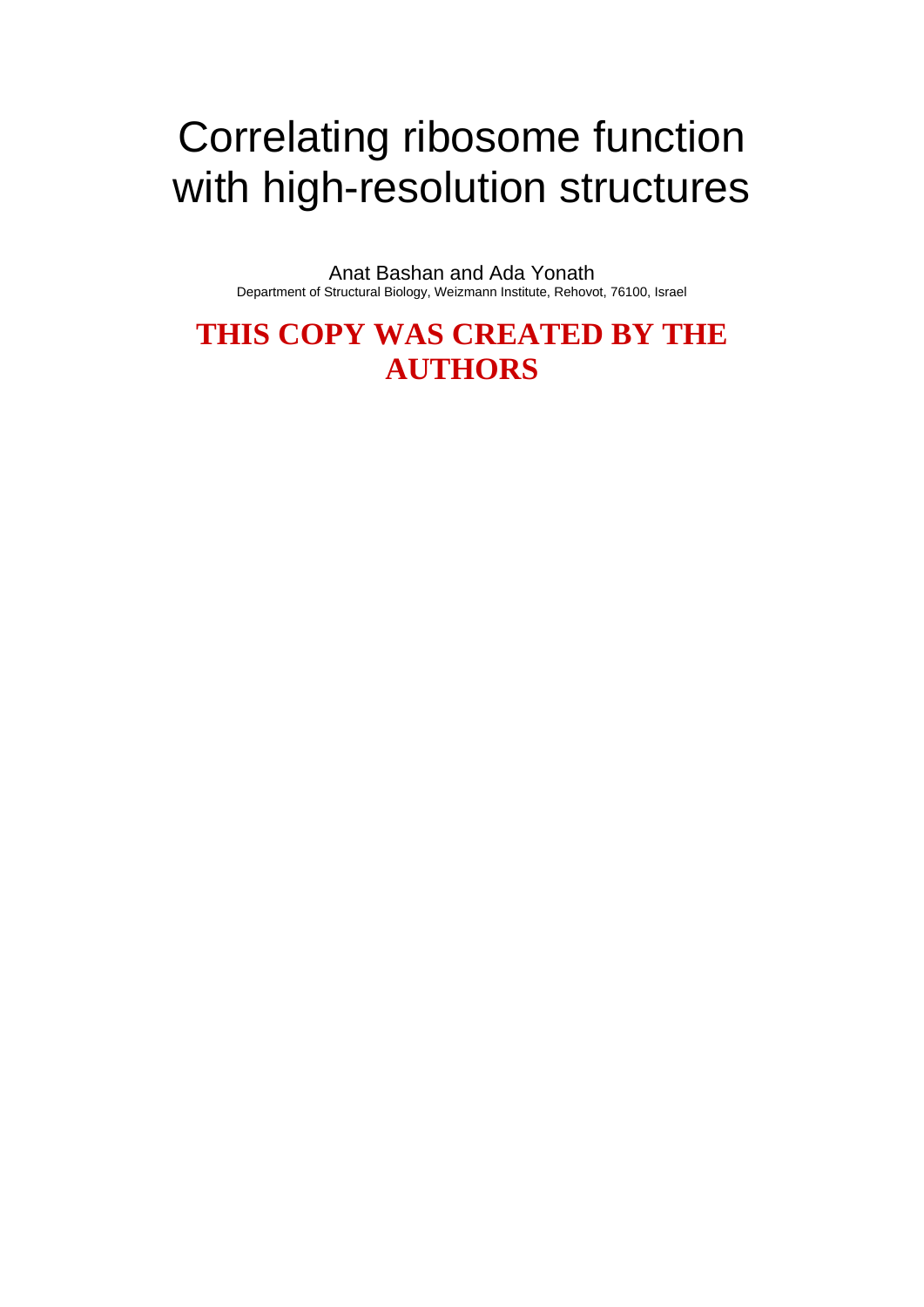

## Anat Bashan and Ada Yonath

Department of Structural Biology, Weizmann Institute, Rehovot, 76100, Israel

Ribosome research has undergone astonishing progress in recent years. Crystal structures have shed light on the functional properties of the translation machinery and revealed how the striking architecture of the ribosome is ingeniously designed as the framework for its unique capabilities: precise decoding, substrate-mediated peptide-bond formation and efficient polymerase activity. New findings include the two concerted elements of tRNA translocation: sideways shift and a ribosomalnavigated rotatory motion; the dynamics of the nascent-chain exit tunnel and the shelter formed by the ribosome-bound trigger-factor, which acts as a chaperone to prevent nascent-chain aggregation and misfolding. The availability of these structures has also illuminated the action, selectivity, resistance and synergism of antibiotics that target ribosomes.

#### An overview of recent progress

Translation of the genetic code into proteins is the second stage of protein biosynthesis. It is performed by a complex apparatus comprising ribosomes, mRNA, tRNAs and accessory protein factors. The ribosome ([Box 1](#page-2-0)), a universal dynamic cellular ribonucleoprotein complex, is the key player in this process.

Remarkable accomplishments in characterizing the machinery of protein biosynthesis have been made at the turn of the millennium. Following two decades of preparative efforts [\[1\]](#page-8-0), structures of ribosomal particles have been determined. These include the large ribosomal subunit of the archaeon Haloarcula marismortui, H50S [\[2\]](#page-8-0), the large ribosomal subunit of the eubacterium Deinococcus radiodurans, D50S [\[3\]](#page-8-0), the small subunit from the eubacteria Thermus thermophilus, T30S [\[3,4\],](#page-8-0) and the entire ribosome from the same source, T70S [\[5\].](#page-8-0) These earlier studies are reviewed extensively (e.g. Refs [\[6–8\]](#page-8-0)). More recent structures include a vacant ribosome [\[9\]](#page-8-0), functional complexes of ribosomes with mRNA and tRNAs [\[10–14\]](#page-8-0) and/or with recycling [\[15,16\]](#page-9-0) and release factors [\[17\]](#page-9-0). Additional crystal structures are of: functional complexes of small subunits with mRNA [\[18\]](#page-9-0) and modified tRNAs [\[19,20\]](#page-9-0); large subunits with substrate analogs extending from the initial (e.g. Ref. [\[21\]](#page-9-0)) to more sophisticated complexes [\[22,23\]](#page-9-0); large subunits with non-ribosomal auxiliary factors such as the first chaperone to encounter the emerging nascent protein, the trigger factor [\[24–26\]](#page-9-0) and the ribosomal recycling factor [\[27\]](#page-9-0). Most of the currently available structures are of ribosomes from organisms that have adapted to extreme environments because these are more suitable for crystallization. Yet, owing to the high level of conservation ([Box 1\)](#page-2-0) of the ribosomal functionally relevant domains, the extremophile ribosomes and their genetically modified phenotypes can represent ribosomes from non-extremophile species [\[28\]](#page-9-0).

Stimulated by the emerging structures, ribosome research has undergone a quantum jump, yielding exciting findings concerning various aspects of protein biosynthesis in prokaryotes (e.g. Refs [\[29–52\]\)](#page-9-0), which could be extended and/or paralleled with corresponding events in eukaryotes (e.g. Refs [\[53,54\]\)](#page-9-0). Likewise, the structural basis for clinical relevance of antibiotics targeting ribosomes despite their high conservation has progressed greatly [\(Box 2\)](#page-2-0). Crystal structures of complexes of ribosomal particles with their antibiotics obtained up to 2005 have been reviewed elsewhere (e.g. Refs [\[55–59\]\)](#page-9-0). More recent findings are reported in Refs [\[60,61\]](#page-9-0) or presented here. Still emerging are elaborate analyses of results that have led to plausible [\[62\]](#page-9-0) or controversial biological implications. An example of the latter is the finding that a mutation of the nucleotidedetermining macrolide antibiotic binding to eubacterial ribosomes (at position 2058) from guanine (in eukaryotes) to adenine (as in pathogens) [\[63\]](#page-9-0) results in antibiotic binding, but does not confer antibiotic sensitivity [\[64\]](#page-9-0) as originally expected [\[63\]](#page-9-0).

Time is ripe, therefore, for assessing the crystallographic data and highlighting the issues that remain unresolved, thus hinting at possible future directions in ribosome research. In this review, we summarize briefly the functional implications of the recent structures of bacterial ribosomes because of their immense contributions to understanding the universality of protein biosynthesis and the divergence from it. Thus, although the translation apparatus in eukaryotes is larger and more complicated than in bacteria, the research on the bacterial ribosome has led to imperative insights into key issues concerning ribosomes of the eukaryotic kingdom. Owing to space constraints, the brief account of high-resolution structures presented here is accompanied by only a few (out of many) of the recently published numerous biochemical, genetic and cryo-electron microscopy (EM) studies that expand ribosome research beyond the crystal structures.

## A bird's eye view of the ribosome roles in translation

Ribosomes comprise two ribonucleoprotein subunits ([Figure 1a](#page-3-0)) that associate to form the functional ribosome ([Box 1](#page-2-0)). While elongation proceeds, both subunits operate

Corresponding author: Yonath, A. [\(ada.yonath@weizmann.ac.il](mailto:ada.yonath@weizmann.ac.il)).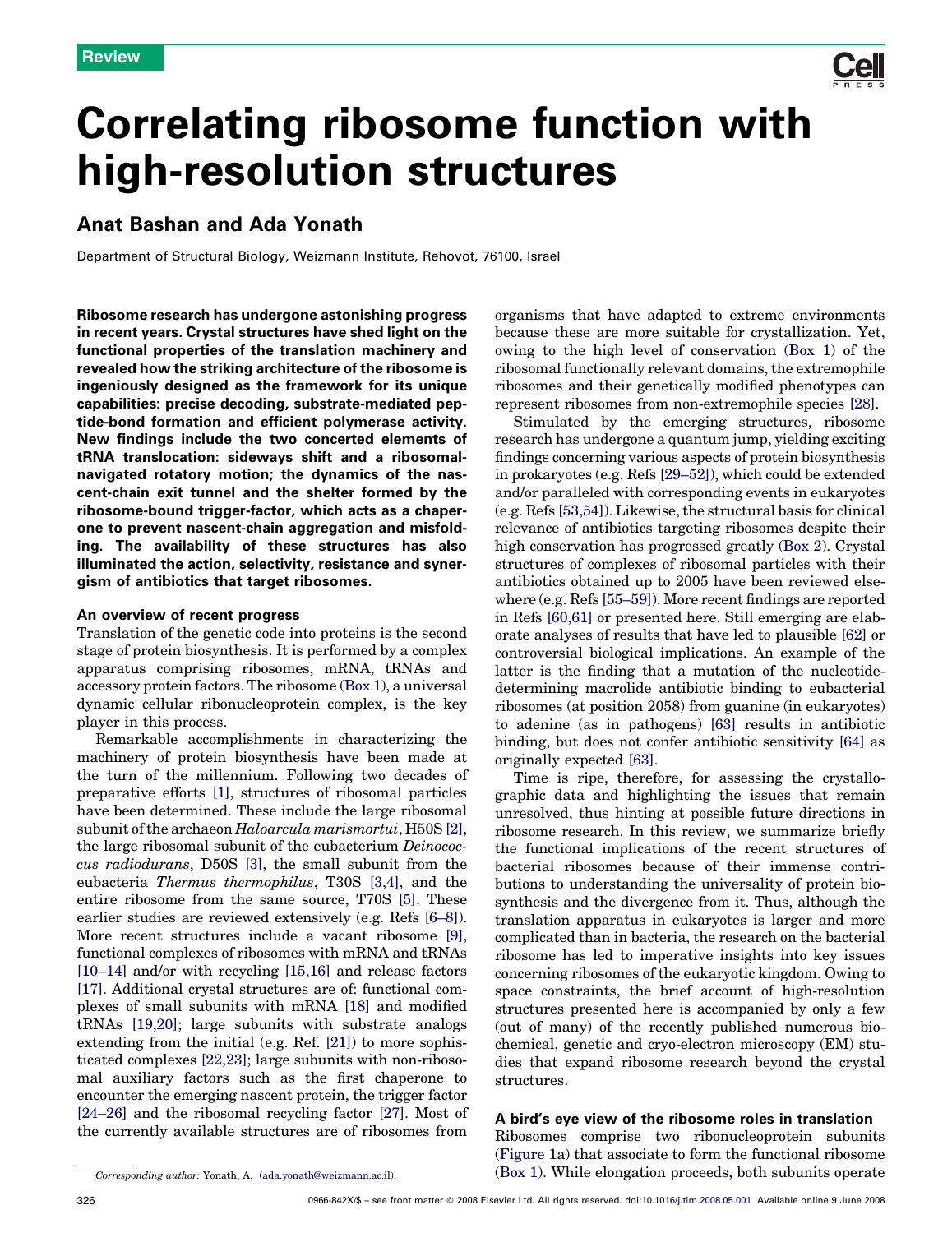#### <span id="page-2-0"></span>Box 1. What is the ribosome?

An adult human body has  ${\sim}$ 10<sup>14</sup> cells, each containing approximately a billion proteins. Proteins are constantly being degraded, and simultaneous production of proteins is therefore required. Hence, typical mammalian cells can contain more than a million ribosomes (the 'factories' that translate the genetic code into proteins). Even bacterial cells contain  ${\sim}$ 100 000 ribosomes. Ribosomes function as polymerases, synthesizing proteins by one-at-a-time addition of amino acids to a growing peptide chain while translocating the mRNA chain. In bacteria, ribosomes produce proteins on a continuous basis at an incredible speed of >15 peptide bonds per second.

Ribosomes are composed of two subunits that comprise long chains of ribosomal RNA (rRNA), within which many ribosomal proteins (r-proteins) are entangled (Table I). The ratio of 2:1 for rRNA:r-proteins is maintained throughout evolution, with the exception of the mammalian mitochondrial ribosome, in which almost

| Table I. The composition of ribosomes |  |
|---------------------------------------|--|
|                                       |  |

half of the bacterial rRNA is replaced by r-proteins (with a ratio of r-protein: $rRNA \sim 2:1$ ).

Despite the size difference, ribosomes from all kingdoms of life are functionally conserved; the highest level of sequence conservation is in the functional domains. Comparisons of rRNA sequences of widely diverged species and extrapolation of structures from eubacteria via archaea to eukaryotes indicate that the largest structural differences are at the periphery, away from the central core. This core contains the ribosomal active sites within a highly conserved symmetrical region [\[38,39\]](#page-9-0) in which 98% of the nucleotides are 'frequent' (found in >95% of sequences from 930 different species from the three domains of life), whereas only 36% of all E. coli nucleotides, excluding the symmetrical region, can be categorized as such. Importantly, 75% of the 27 nucleotides lying within 10  $\AA$  from the symmetry axis are highly conserved. Among them, seven are completely conserved [\[39\].](#page-9-0)

| <u>. asia n'ino composition of mocounto</u>                                  |                                                                |  |  |
|------------------------------------------------------------------------------|----------------------------------------------------------------|--|--|
| <b>Prokaryotic ribosomes</b>                                                 | <b>Eukaryotic ribosomes</b>                                    |  |  |
| Sedimentation coefficient, 70S ( $\sim$ 2.4 MDa)                             | Sedimentation coefficient: 80S $(\sim4 \text{ MDa})$           |  |  |
| Small subunit, 30S; large subunit, 50S                                       | Small subunit, 40S; large subunit, 60S                         |  |  |
| One rRNA molecule (16S with $\sim$ 1500 nucleotides)                         | One rRNA molecule (18S with 1900 nucleotides)                  |  |  |
| $\sim$ 21 different proteins (S1–S21)                                        | $\sim$ 33 different proteins (S1–S33)                          |  |  |
| Two rRNA molecules (5S and 23S, with $\sim$ 120 and $\sim$ 2900 nucleotides, | Three rRNA molecules (5S, 5.8S and 28S, with 120, 156 and 4700 |  |  |
| respectively)                                                                | nucleotides, respectively)                                     |  |  |
| $\sim$ 31 different proteins (L1–L31), among which only L12 is present in    | $\sim$ 50 different proteins (L1–L50)                          |  |  |
| more than a single copy                                                      |                                                                |  |  |
|                                                                              |                                                                |  |  |

cooperatively. The small subunit provides (i) the mRNA-binding machinery ([Figure 1b](#page-3-0)), (ii) the path along which the mRNA progresses, (iii) the decoding center, and (iv) most of the components that control translation fidelity. The large subunit performs the main ribosomal catalytic function, namely amino acid polymerization, and provides the protein-exit tunnel. tRNAs, the molecules that decode the genetic information and carry the amino acids to be incorporated in the growing protein, are the non-ribosomal entities that join the two subunits at each of their three binding sites, A (aminoacyl), P (peptidyl) and E (exit), which reside on both subunits [\(Figure 1a](#page-3-0)). The initial tRNA binds to the first codon of the mRNA at the

P-site and the next tRNA, which enters the ribosome via the dynamic L7/L12 stalk ([Figure 1a](#page-3-0)), attaches to the next codon at the A-site. While a peptide bond is formed, the Asite tRNA is translocated to the P-site and the deacylated tRNA moves from the P-site to the E-site on its way out of the ribosome through the mobile L1 stalk ([Figure 1](#page-3-0)a). At each elongation cycle, both subunits participate dynamically in translocating the mRNA and the tRNA molecules by a single codon.

The surface of the inter-subunit interface is composed predominantly of rRNA and, in the assembled ribosome, all functional sites are located close to this interface. Hence, unlike typical polymerases, which are protein enzymes,

#### Box 2. Insights into antibiotics targeting ribosomes

Antibiotics that target ribosomes exploit divergent strategies with common denominators. All antibiotics bind to functionally relevant regions, and each prevents a crucial step in the biosynthetic cycle. These include causing miscoding, minimizing essential functional mobility, inhibiting translation initiation, interfering with tRNA substrate binding at the decoding center, hindering tRNA substrate accommodations at the peptidyl transferase center (PTC), preventing interactions of the ribosomal recycling factor and blocking the protein exit tunnel.

Elucidation of the various modes of action of antibiotics that target ribosomes and a careful analysis of the ribosomal components comprising the binding pockets confirms that the imperative distinction between eubacterial pathogens and mammalian ribosomes hinges on subtle structural differences within the antibiotic-binding pockets [\[55,57\].](#page-9-0) Furthermore, comparisons of the different crystal structures of ribosomal particles in complexes with antibiotics indicate that minute variations in the chemical entities of the antibiotics can lead to markedly different binding modes, and that the mere binding of an antibiotic is not sufficient for therapeutic effectiveness.

Among the ribosomal antibiotics, the pleuromutilins are of special interest because they bind to the almost fully conserved PTC, yet they

discriminate between eubacterial and mammalian ribosomes. To circumvent the high conservation of the PTC, pleuromutilins exploit the inherent functional mobility of the PTC and trigger a novel induced-fit mechanism that involves a network of remote interactions between flexible PTC nucleotides and less conserved nucleotides residing in the PTC vicinity. These interactions reshape the PTC contour and trigger its closure on the bound drug [\[69\].](#page-10-0) The uniqueness of pleuromutilins mode of binding led to new insights into ribosomal functional flexibility because it indicated the existence of an allosteric network around the ribosomal active site. Indeed, the value of these findings is far beyond their perspective clinical usage because they highlight basic issues such as the possibility of remote reshaping of binding pockets and the ability of ribosome inhibitors to benefit from the ribosome functional flexibility.

The elucidation of common principles of the mode of action of antibiotics that target the ribosome, combined with variability in binding modes, the revelation of diverse mechanisms acquiring antibiotic resistance and the discovery that remote interactions can govern induced-fit mechanisms that enable species discrimination even within highly conserved regions justify expectations for structural-based improved properties of existing antibiotics in addition to the development of novel drugs.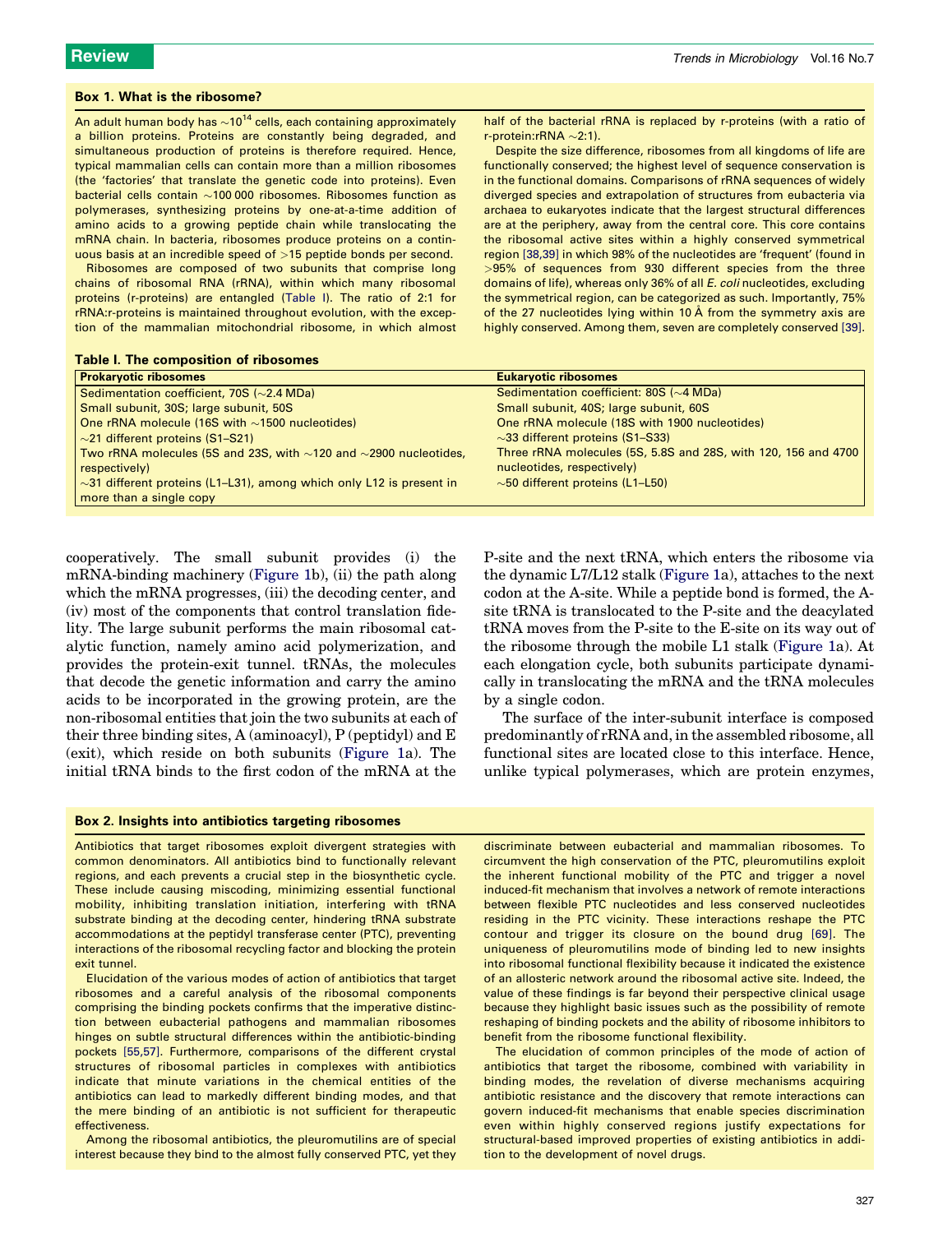<span id="page-3-0"></span>

Figure 1. The ribosome functional centers. (a) The two ribosomal subunits. Left: the small ribosomal subunit (T30S) [\[4\]](#page-8-0). The approximate positions of codon-anticodon interactions of A-, P- and E-tRNAs are shown and the main functional domains are indicated: H, head; L, latch; P, platform; S, shoulder. The arrows designate the approximate directions of the coordinated motions associated with mRNA binding and translocation. The orange arrow on the left of the subunit indicates the creation of the mRNA pore, that is, the latch motion [\[4\].](#page-8-0) Right: The large ribosomal subunit (D50S) [\[2\]](#page-8-0). Regions that are involved in amino acid polymerization are indicated. These include the two stalks controlling the A-site tRNA entrance (L7/L12) and the E-site tRNA exit (L1), which are known to undergo a coordinated lateral movement during elongation; the positions where the acceptor stems of the three (A-, P- and E-) tRNA molecules interact with this subunit. Insert: a tRNA molecule on which its two functional domains (the anticodon loop and CCA 3' end, which binds the incoming amino acid or the newly born protein) are marked. The brown oval indicates the portion of the tRNA molecule interacting with the small subunit, and the blue oval shows the portion bound to the large subunit. (b) The positions of initiation factor 3 (IF3) and Shine-Dalgarno (SD) region on the small subunit. The small ribosomal subunit is shown in gray. The arrow indicates the possible motion of IF3 C-terminal domain (IF3C). Top: a space-filled view similar to that shown in (a). Bottom: a more detailed representation of the opposite view. Marked are the IF3 domains (C terminus, N terminus and the linker between them), the SD region, the anticodon loops of the three tRNAs (A, P and E), and the proteins involved in IF3 binding. (c) The central location of the symmetrical region in the large ribosomal subunit from D50S (gray), with A- and P-site tRNAs (docked according to Ref. [\[5\]](#page-8-0)) and the symmetrical region (blue and green) with its extensions (gold). The symmetrical region is shown in blue and green (for A- and P-sites, respectively) with the pseudo twofold imaginary axis in red. Note that the symmetrical region connects directly or through its extensions (gold) to all the large subunit functional regions, including the bridge, between it and the decoding site on the small subunit [\[38,39\]](#page-9-0).

RNA is the major player in ribosome activities. The site of peptide-bond formation, the peptidyl transferase center (PTC), is positioned within a universal pseudo twofold 'symmetrical region' (Figure 1c), which is composed of highly conserved nucleotides. The 90 nucleotides that comprise one-half of the symmetrical region are related by a rotation of  $180^\circ$  around an imaginary axis located at the middle of the PTC to the other half of the symmetrical region, which is also composed of 90 nucleotides. In addition to the rRNA fold, this internal symmetry relates the orientation of the nucleotides (Figure 1d and [Figure 2a](#page-4-0)–c), but not nucleotide sequences. The central location of the symmetrical region and its link to all ribosomal features involved in amino acid polymerization [\[6,22,38,39\]](#page-8-0) (Figure 1c) indicates that it can serve as the element signaling between remote ribosomal locations (up to 200-A away from each other) and thus can coordinate translation processes. This is consistent with the observed relationship between PTC occupation and the binding of mRNA to the small subunit [\[47\]](#page-9-0).

The ribosome is a dynamic molecular machine that involves structural rearrangements as an integral part of the translation machinery. Various motions have been detected by investigating the reasons for disorder (multiple simultaneous conformations) in functionally relevant regions in crystals grown under far from physiological conditions [\[2,21\]](#page-8-0) or by cryo-EM (e.g. Ref. [\[65\]](#page-9-0)) and single-particle methods [\[47\]](#page-9-0). In addition, interpolation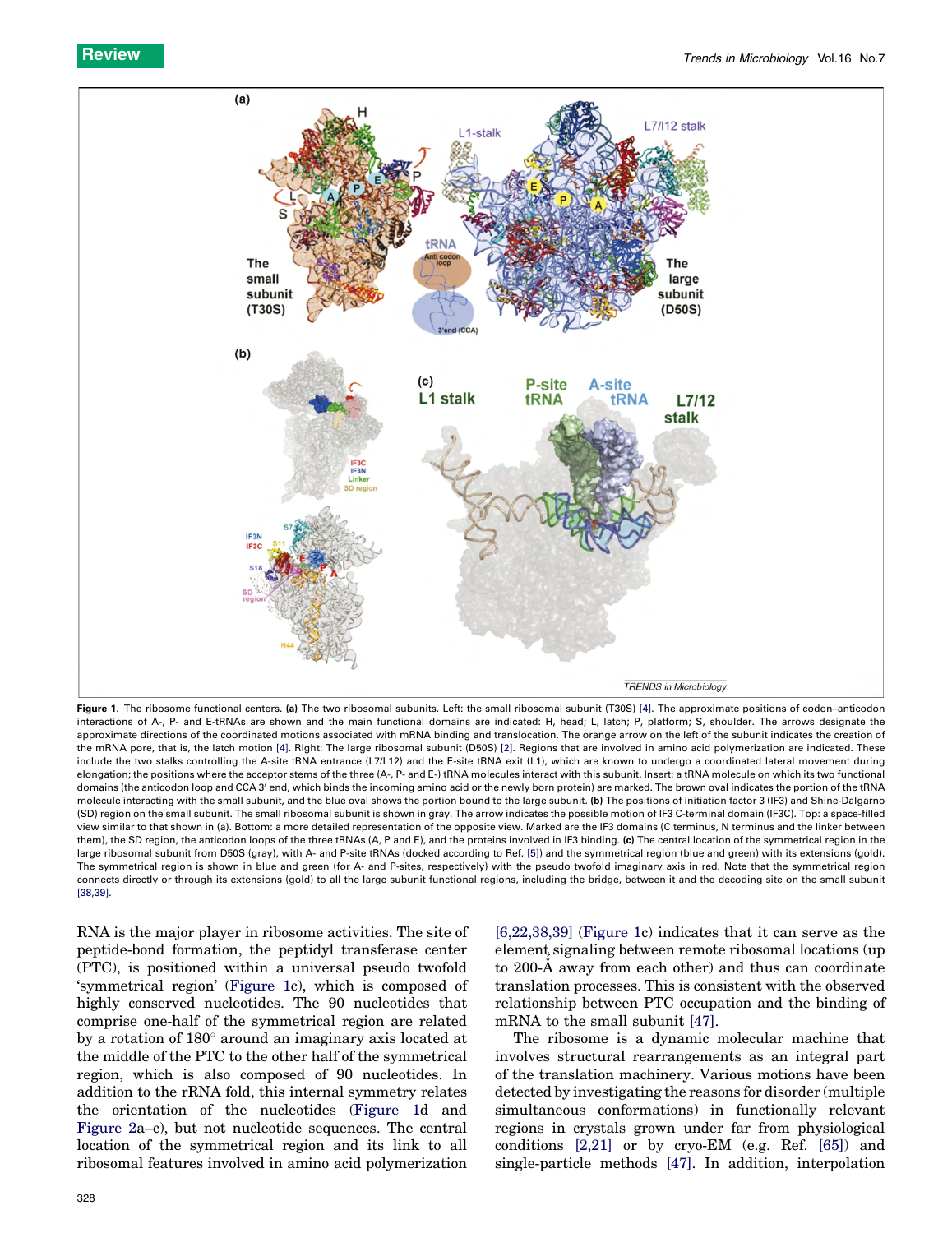<span id="page-4-0"></span>

Figure 2. The symmetrical region and peptide-bond formation. (a-c) The universal symmetrical region backbone fold. In all structures, the A- and P-sub-regions are shown in blue and green, respectively. The imaginary symmetry axis is shown in red. (a) Superposition of fold of the 180 nucleotides comprising the symmetry region in all known structures, shown as ribbons. The center of the PTC lies approximately on this axis. (b) Superposition of the backbones of the rRNA comprising the A- and P-sub-regions of the symmetrical region, as obtained by a 180° rotation around the imaginary symmetrical axis, indicating the level of the ribosomal internal symmetry. (c) 2D representation of the 23S rRNA segment that belongs to the symmetrical region. Symmetrical features are shown in identical colors. (d) Superposition of the locations of short substrate analogs used in crystallographic studies together with H50S and D50S. The PDB accession codes are indicated. (e) The tRNA-translocation motion, comprising a synchronized sideways shift, performed as part of the overall mRNA-tRNA sideways translocation (in the direction of the horizontal arrow), and the rotatory motion of the A-tRNA 3' end along a path confined by the PTC (gray) walls (shown here as ribs). The A-site tRNA and the derived 3' end of the P-site tRNA are shown in blue and green, respectively. The direction of the rotatory motion is indicated by a blue–green curved arrow, the imaginary twofold symmetry axis is red, and the approximated positions of the symmetrical base pairs [\[22,31,38,39\]](#page-9-0) are shown in yellow. (f) Superposition of the derived P-site CCA (from ASM 3' end by the rotatory motion) on the crystallographically determined locations of the P-site CCA in crystals of 70S complexes [\[10,11\]](#page-8-0). The PDB accession codes are indicated.

between the structure of the unbound large subunit, D50S [\[66\]](#page-9-0) and that of the entire ribosome, T70S, with three tRNAs [\[5\]](#page-8-0) identified several fundamental motions. Among them is the coordinated movement of the two large subunit stalks [\[33,48,66\]](#page-9-0) ([Figure 1](#page-3-0)a) that are involved in the entrance and release of the A- and E-tRNAs. Also detected are the head–shoulder movement [\[7\]](#page-8-0) and the head–platform correlated motions ([Figure 1](#page-3-0)a) that provide guidance to mRNA progression in the small subunit  $[4,9,12]$  together with elongation factor EF-G [\[67\]](#page-9-0) as part of ratchet-like inter-subunit reorganization [\[68\].](#page-10-0) Additional motions were correlated with tunnel gating [\[62\],](#page-9-0) possible trafficking of nascent-chain progression [\[24\]](#page-9-0), rearrangements caused by

elongation factor EF-Tu ternary complex binding that are linked to fidelity control [\[7\],](#page-8-0) motions within the PTC that could be correlated with activation or deactivation [\[29\]](#page-9-0), inhibitory action of antibiotics [\[69\]](#page-10-0) and the rotatory module of the translocation of the substrate [\[6,22,38\].](#page-8-0)

Over the years, views on the contribution of the ribosomal proteins (r-proteins) to ribosome function have changed dramatically. Originally, r-proteins were thought to carry out the ribosomal catalytic tasks [\[70\]](#page-10-0), but later it was shown that rRNA performs most of the ribosome functions. The high-resolution crystal structures show that, in addition to their peripheral globular domains, almost all r-proteins possess elongated loops or terminus extensions,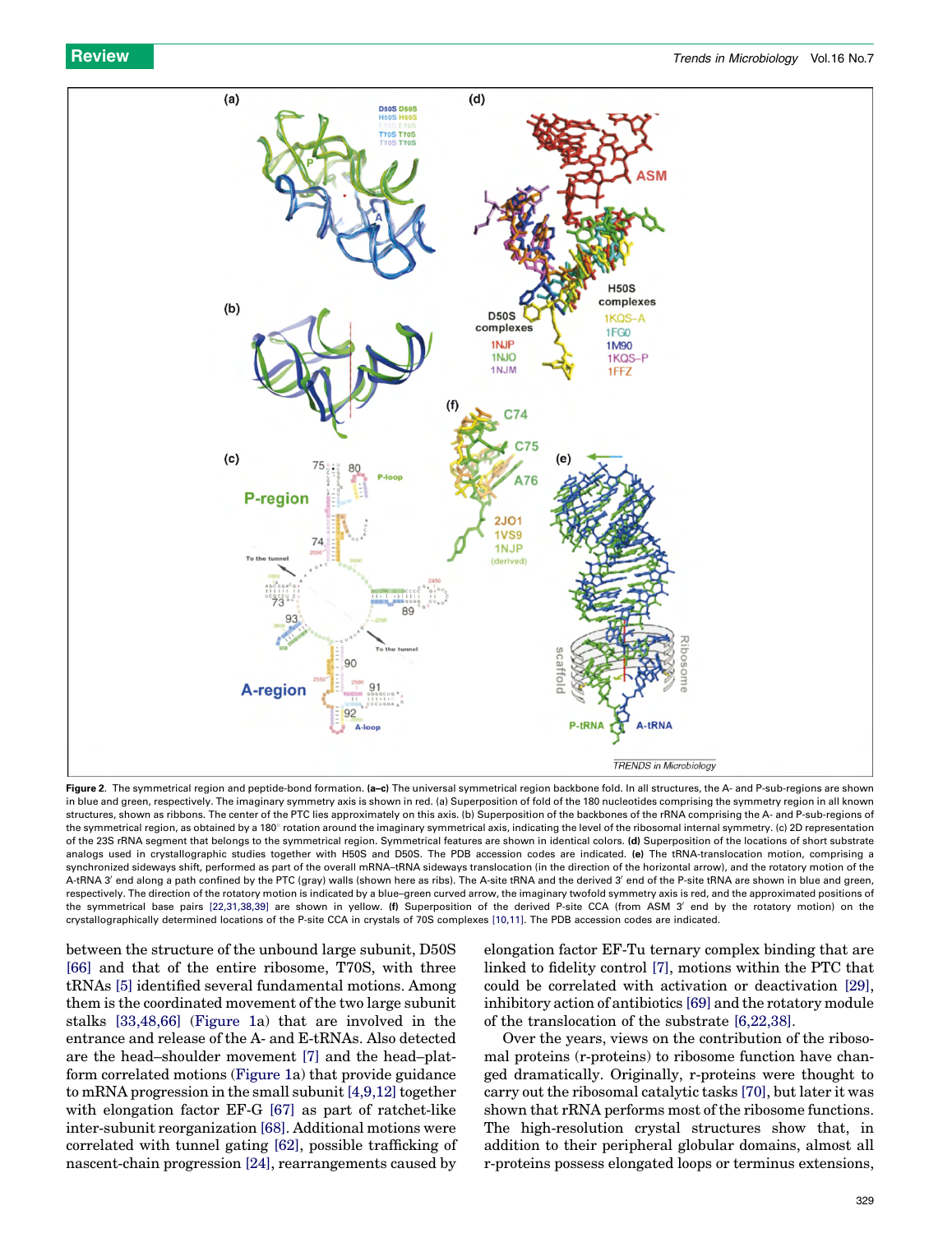<span id="page-5-0"></span>**Review Trends in Microbiology Vol.16 No.7** 

penetrating into the rRNA core, and thus seem to serve as entities stabilizing the rRNA conformation. However, alongside their stabilization roles, some r-proteins can facilitate functions that require mobility (reviewed in Ref. [\[6\]](#page-8-0)). For example, protein L22 seems to cause transient tunnel blockage [\[62\],](#page-9-0) and proteins L1 and L12 ([Figure 1a](#page-3-0)) seem to be involved in tRNA translocation (reviewed in Refs [\[6–8\]\)](#page-8-0). In addition, proteins situated in proximity to functional regions were proposed to support specific activities. Thus, proteins S5, S6 and S12 assist mRNA-binding fidelity [\[7\]](#page-8-0), and it has been suggested that proteins L27 [\[10,34\]](#page-8-0) (which does not exist in the archaeon H50S) and L2 [\[71\]](#page-10-0) affect peptidyl transferase activity. S12 and L2 are among the few proteins that reside partially on the inter-subunit interface and can support the biosynthetic process. Importantly, results of computational methods indicated that S12 and L2 are among the most ancient ribosomal proteins [\[72\]](#page-10-0).

## Initiation, subunit association, decoding and translocation

A prerequisite for correct translation is accurate positioning of mRNA on the ribosome. This step is of utmost importance, hence any divergence can destabilize tRNA binding and inhibit canonical translation initiation [\[60,73\]](#page-9-0). In prokaryotes, mRNA placement is assisted by a pyrimidine-rich region ('anti Shine-Dalgarno') located at the 3' end of the 16S RNA. This region anchors the complementary purine-rich sequence at the  $5'$  end of mRNA ('Shine-Dalgarno') by numerous interactions [\[12\]](#page-8-0) ([Figure 1b](#page-3-0)) and creates a chamber for transient stabilization of this otherwise labile double helix [\[18\]](#page-9-0). In eukaryotes, mRNA placement requires highly sophisticated machinery [\[53,54\]](#page-9-0) and throughout evolution it involves various non-ribosomal factors (Box 3).

Crystal structures of prokaryotic ribosomes imply that the entry of mRNA into its groove on the small subunit involves a latch-like closing–opening mechanism [\[4,5,14\]](#page-8-0). These structures also indicate that the mRNA kinks between the A- and P-sites at the decoding region [\[4,5\],](#page-8-0) and that this conformation seems to be stabilized by a metal ion, which delineates the border between the two sites and prevents uncontrolled mRNA sliding [\[10\]](#page-8-0). Once the mRNA and the initiator P-site tRNA bind to the small subunit, the two subunits associate to form the functional ribosome. The surface complementarily is stabilized by more than a dozen inter-subunit bridges formed by conformational changes of the interface components [\[5,10,11,66\]](#page-8-0). Several bridges seem to have roles beyond merely guaranteeing correct subunit interactions. Among them, bridge B2a is particularly important because it connects the immediate environments of the PTC with the decoding center. Furthermore, this bridge has the ability to adopt several conformations, depending on the functional state of the ribosome [\[2,22\]](#page-8-0).

The elongation cycle consists of decoding, peptide-bond formation, amino acid polymerization, detachment of the P-site tRNA from the growing polypeptide chain and release of the deacylated tRNA. These processes are facilitated by translocation, which is a successive coordinated movement of the mRNA and its associated tRNAs through

### Box 3. Non-ribosomal compounds involved in initiation and elongation

tRNA molecules decode the genetic information by matching the complementary bases of their anticodon loop with the codon on the mRNA. All tRNAs are double helical L-shaped molecules, except for their anticodon loop and the single-stranded 3' end (almost universally CCA) to which the cognate amino acid or the growing peptidyl chain is bound (see [Figure 1](#page-3-0)a in main text).

Three non-ribosomal protein factors are involved in the initiation. Initiation factor (IF)-2 is a GTPase that binds preferentially to initiator tRNA. IF2 functions in a cooperative manner with IF1, which occludes the ribosomal A-site at the small subunit (see [Figure 1b](#page-3-0)) and flips out two functionally important bases (A1492 and A1493). These localized changes lead to global alterations in the 30S conformation [\[7\]](#page-8-0), which seem to be essential for the next steps in translation. IF3 interferes with subunit association and promotes the ribosome fidelity at the initial phase by assisting the selection of the initial P-site codon–anticodon interactions. The crystal structure of the C-terminal domain of IF3 (IF3-c) in complex with T30S indicates that it binds to a region proximal to the mRNA channel [\[7\]](#page-8-0) in a mode suggestive of exploiting its inherent flexibility for an over-theplatform swing to a location suitable for facilitating subunit dissociation [\[55\]](#page-9-0) (see [Figure 1b](#page-3-0)). Interestingly, IF1 and IF2 (a/eIF1A and a/eIF5B in eukaryotes) are conserved across all three kingdoms of life and cryo-EM studies indicate that they interact with the small subunit in a similar manner, although initiation in eukaryotes and archaea requires additional factors.

In prokaryotes, the elongation cycle is driven by GTPase activity of elongation factors. Elongation factor (EF)-Tu delivers the cognate aminoacylated-tRNA to the ribosomal A-site as a ternary complex with GTP, induces long- and short-range conformational alterations, and dissociates after GTP hydrolysis. EF-G contributes to bias the translocation in the forward direction [\[67\]](#page-9-0). It binds preferentially to the ribosome at its ratcheted conformation, which is created by a rotation of the small subunit relative to the large subunit in the direction of the mRNA movement [\[68\]](#page-10-0), thus facilitating GTP hydrolysis. Both EF-Tu and EF-G bind to the mobile L7/L12 entrance stalk (see [Figure 1a](#page-3-0)) via a conserved region of the L12 C-terminal domain [\[48\]](#page-9-0). In concert with these motions, the deacylated tRNA at the E-site moves towards protein L1 on the other side of the ribosome (see [Figure 1](#page-3-0)a) and, consequently, this protein undergoes a marked conformational alteration to release it [\[2,5,9–11\].](#page-8-0)

the ribosome from A-site to the P-site and then to the Esite, one codon at a time (in a  $3' \rightarrow 5'$  direction). Decoding fidelity, namely avoiding disparity between the mRNA codons and the tRNA anticodons, is vital for guaranteeing translation accuracy. The incoming aminoacylated tRNAs are selected for forming the codon–anticodon base pairing with an error rate of  $10^{-3}$ – $10^{-4}$  at the highly conserved RNA-rich decoding center of the small ribosomal subunit. The ribosome has a major role in this selection, exploiting the inherent flexibility of the decoding center for strictly monitoring the base pairing at the first two positions of each codon, but tolerating non-canonical base pairs at the third position [\[7\].](#page-8-0) Furthermore, it seems that normal triplet pairing is not an absolute constraint of the decoding center. For example, flexible expanded anticodon loops of frameshift promoting tRNAs can adopt conformations that enable three bases of the anticodon to span four mRNA bases [\[19\]](#page-9-0).

The current integrated model for decoding proposes that tRNA selection hinges on discrimination based on the interactions between the ribosomal rRNA and the minor groove of the codon–anticodon duplexes, with a potential to lead to domain closure. Cognate tRNA binding induces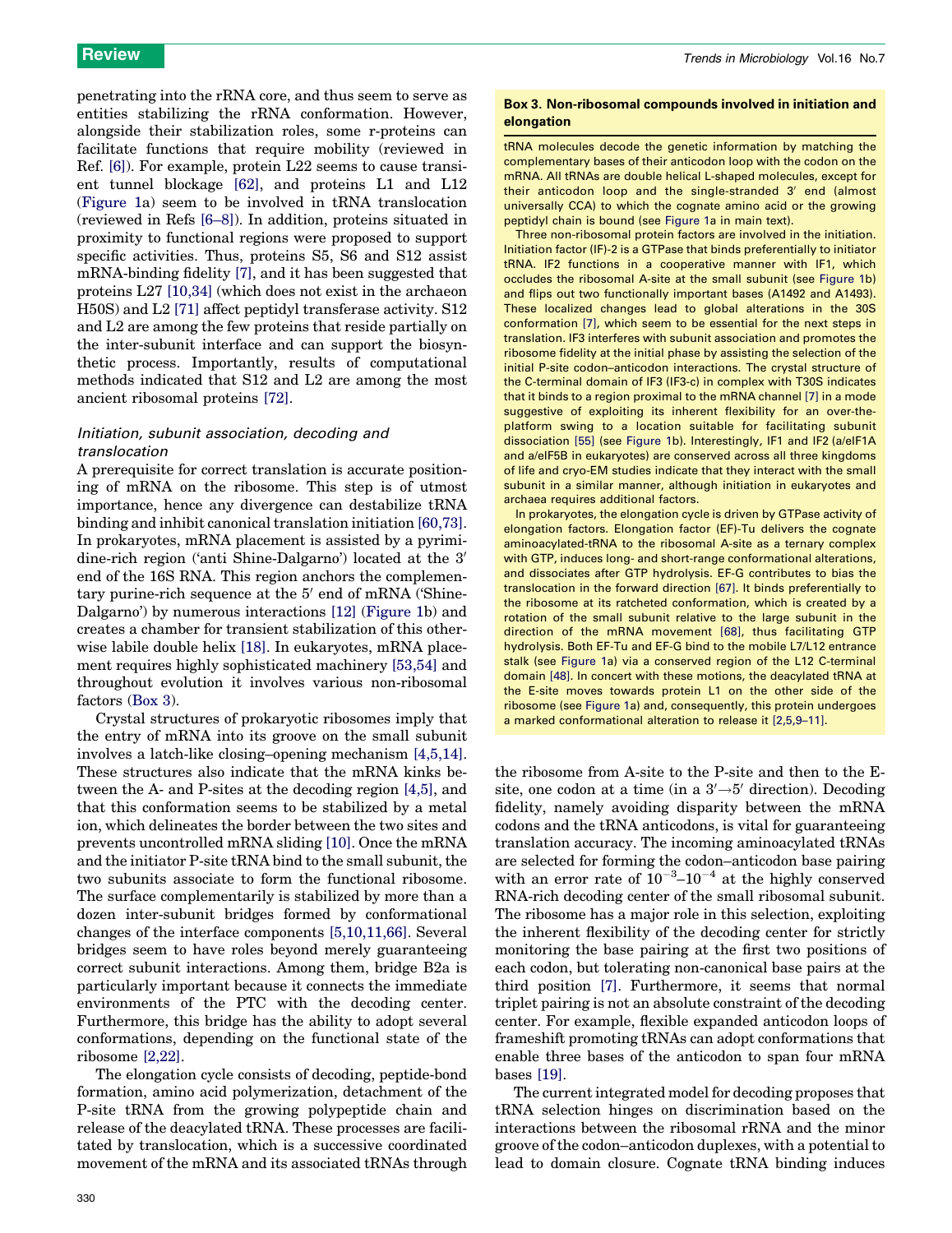global structural rearrangements by domain movements, and these modify the conformation of the universally conserved decoding regions so that bases residing in it can interact with the first two base-pairs of the codon–anticodon helix.

#### The ribosome is a polymerase

Although tRNA molecules are the natural substrates of the ribosome, the past three decades, the preferred substrate analogs used for determining ribosomal functional activity have been 'minimal substrates', namely puromycin derivatives capable of creating a single peptide bond. Using similar compounds, which were believed to function as substrate and transition-state analogs for complexes with H50S, it was proposed that four universally conserved rRNA nucleotides catalyze peptide-bond formation by a general acid–base mechanism [\[21\].](#page-9-0) This proposition was soon challenged by various biochemical and mutational studies (e.g. Refs [\[29,30,42\]\)](#page-9-0). Additional crystallographic studies on complexes of H50S with similar, albeit more sophisticated, substrate analogs (e.g. Ref. [\[23\]\)](#page-9-0) illuminated several aspects of peptide-bond formation, such as local conformational rearrangements, but did not lead to a feasible consensus mechanism. This could be linked to the finding that in all structures of H50S and its complexes with substrate analogs almost all regions involved in ribosome function (e.g. inter-subunit bridges and the stalks involved in tRNA entrance and exit) are disordered (i.e. posses multiple conformations simultaneously), presumably because they were constructed under far from physiological conditions [\[2,21\]](#page-8-0). Thus, although these structures did not yield the mechanism of peptide-bond formation, they did illuminate an important aspect in cellular regulation of ribosome function: disorder of functionally relevant ribosome regions might represent a common ribosomal strategy for avoiding non-productive protein biosynthesis.

Structures of a complex of D50S with an A-site tRNAacceptor-stem mimic (composed of 35 nucleotides and including an aminoacylated  $3'$  end called ASM) [\[22\]](#page-9-0) obtained under conditions close to those optimized for protein biosynthesis revealed that the acceptor stem of A-site tRNA interacts extensively with the cavity leading to the PTC, and the bond between it and the tRNA 3' end overlaps the pseudo-symmetry axis ([Figure 2d](#page-4-0)). The high conservation of the components of the symmetrical region, the linkage between the elaborate PTC architecture and the position of the A-site tRNA indicates that the translocation of the tRNA is performed by a combination of two independent, albeit synchronized, motions: a sideways shift, performed by the overall mRNA–tRNA translocation at a straight or hybrid-state conformation (e.g. as in Ref. [\[15\]](#page-9-0)), and a rotatory motion of the A-tRNA  $3'$  end [\(Box 3\)](#page-5-0) along a path confined by the PTC walls [\(Figure 2](#page-4-0)e). Navigated and guided by the ribosomal architecture, this rotatory motion provides all of the structural elements for ribosome function as an amino acid polymerase, including the formation of two symmetrical universal base pairs between the tRNAs and the PTC [\[22,38,39\]](#page-9-0). This formation of symmetrical base pairs is a prerequisite for substratemediated acceleration, rather than acid–base catalysis

[\[31,32,42,50\]](#page-9-0), and for directing the nascent protein into the exit tunnel.

Remarkably, the position of the 3'end of P-site, derived by the rotatory motion that was suggested based on the mode of binding of a tRNA mimic to an unbound large ribosomal subunit (D50S), overlaps the positions of fullsize tRNAs bound to the entire 70S ribosome [\[10,11\]](#page-8-0) ([Figure 2](#page-4-0)f). Furthermore, all nucleotides involved in this rotatory motion of the tRNA 3' end have been shown to be essential by a comprehensive genetic selection analysis [\[44\]](#page-9-0). Consistently, quantum mechanical calculations based on D50S structural data have indicated that the transition state (TS) for this reaction is formed during the rotatory motion, and is stabilized by hydrogen bonds formed between the rotating moiety and the same rRNA nucleotides [\[45\]](#page-9-0). The location of the computed TS is similar to that observed crystallographically for a chemically designed TS analog in the large subunit from a different ribosome, H50S [\[23\]](#page-9-0).

Differences between full-size tRNAs and 'minimal substrates' were also observed by biochemical, mutagenesis, kinetics and computational studies (e.g. Refs [\[29–](#page-9-0) [32,35,36,41–43,49,50,52\]\)](#page-9-0). These studies showed that the mechanism of peptide-bond formation by full-size tRNAs involves substrate-mediated catalysis [\[31\]](#page-9-0) and requires the stereochemistry obtained by the rotatory motion [\[38\]](#page-9-0). Consistently, this motion depends on accurate positioning of the tRNAs, achieved by the interactions of the acceptor-stem nucleotides with proximal ribosomal nucleotides [\[6,22\]](#page-8-0). It is important to note, however, that a symmetrical relationship between the reactants of peptidebond formation has been observed in all known structures of ribosomal complexes ([Figure 2d](#page-4-0)), including 'minimal substrates' requiring additional rearrangements. In principle, suitable systems for studying this machinery should include a full-length A-site tRNA bound to the ribosome. However, although 70S ribosomes complexed with full-length aminoacylated-tRNA were crystallized, a full-size A-site  $tRNA 3'$  ends could not be detected in any of the electron-density maps [\[10–12\]](#page-8-0). Hence, the only relevant crystallographic information currently available originates from the structure of the complex of D50S with ASM [\[22\].](#page-9-0)

The correlation between the rotatory motion and amino acid polymerization revealed the exact location of the growing protein chain, which could not be observed by the minimal substrate analogs designed for producing a single peptide bond that do not undergo A- to P-site translocation. Furthermore, the difference between the formation of single peptide bond by minimal substrates and amino acid polymerization highlights the PTC ability to rearrange itself upon substrate binding [\[6,29,57\]](#page-8-0).

The conservation of the symmetrical region is consistent with its vital functions in intra-ribosomal signaling, peptide-bond formation and amino acid polymerization. The preservation of the 3D structure of the two halves of the ribosomal frame, regardless of the sequence, demonstrates the rigorous requirements of accurate substrate positioning in the stereochemistry that supports peptide-bond formation. This, and the universality of the symmetrical region, led to the assumption that the ancient ribosome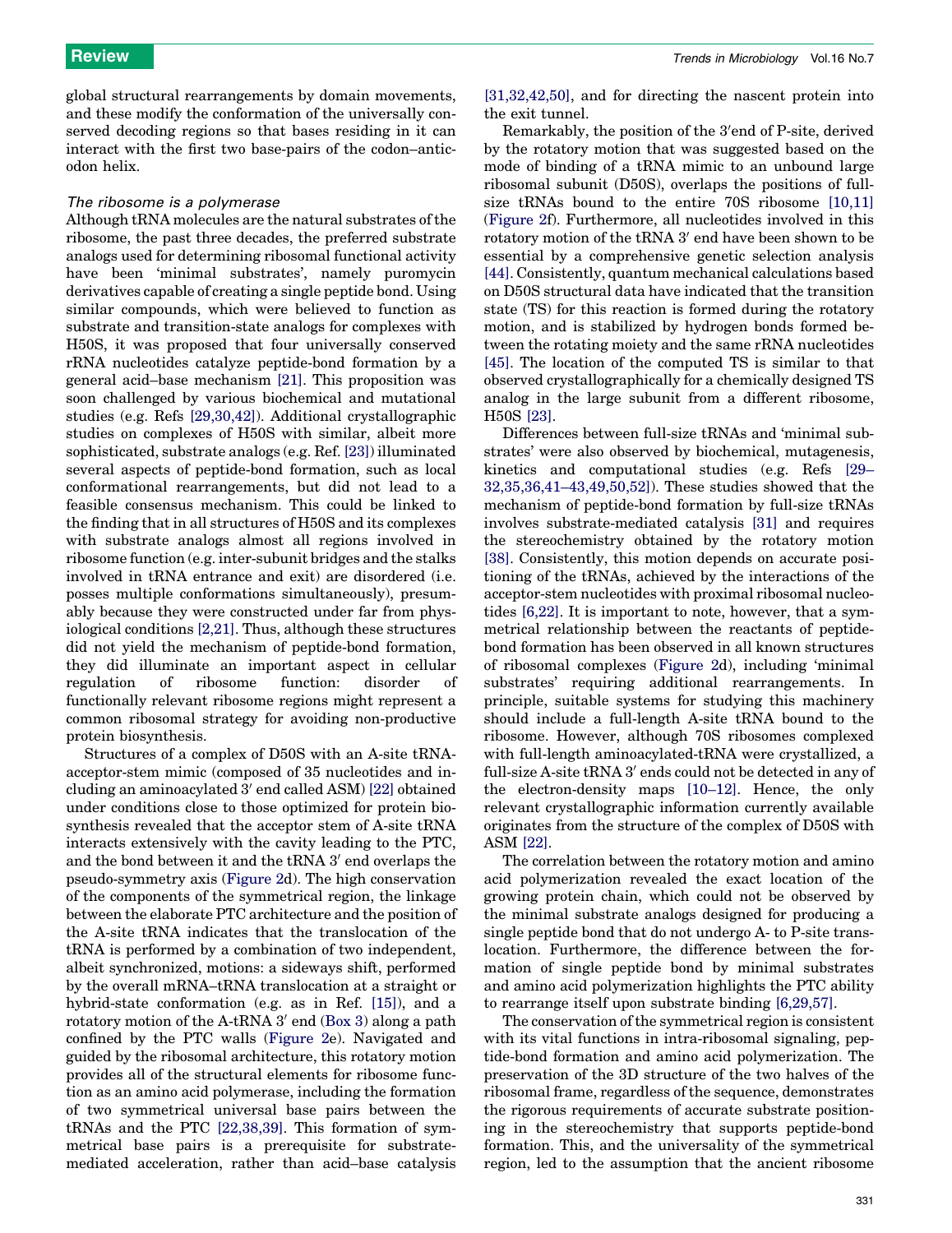<span id="page-7-0"></span>was made of a pocket confined by RNA chains and that the ribosome evolved by gene fusion or duplication [\[39\].](#page-9-0)

In short, the intricate ribosomal architecture positions its substrates in an orientation that promotes peptide-bond formation [\[22,38,39\]](#page-9-0) and provides the machinery required for enabling the repetition of peptide-bond formation, which results in amino acid polymerization. The current consensus is that the ribosome contributes positional catalysis to peptide-bond formation and provides the path along which A-to-P-site translocation occurs, whereas the proximal 2'-hydroxyl of P-site tRNA A76 provides the catalysis [\[31,50\].](#page-9-0) This view solves most of the issues associated with this function. Nevertheless, further studies are clearly required to shed more light on the still unresolved issues such as the possible involvement of protein L27 in this step [\[34\]](#page-9-0).

#### Termination

The hydrolytic cleavage of the ester bond in peptidyl-tRNA during the termination step is also catalyzed by the ribosome. In addition to the participation of ribosomal components such as A2602 ribose [\[56\]](#page-9-0), peptide release requires auxiliary release factors that recognize the termination codons and promote the P-site peptidyl-tRNA hydrolysis and seem to induce ribosome conformational changes [\[17\]](#page-9-0). The disassembly of the ribosome at the end of translation is facilitated in bacteria by the ribosome recycling factor (RRF) in a manner yet to be elucidated. Thus, motions in inter-subunit bridges that have been suggested based on a crystal structure of RRF bound to the large ribosomal subunit [\[27\]](#page-9-0) and to the vacant ribosome [\[9\],](#page-8-0) were not seen in the crystal structure of T70S in a complex containing a tRNA in the P-site, an E-site tRNA and RRF [\[15\]](#page-9-0). The mode of E-site tRNA release, its possible involvement in codon–anticodon interactions and the biological meanings of the different conformations of vacant ribosomes, remain open questions.

### The voyage of the nascent protein

Nascent polypeptides progress through their exit tunnel (Figure 3). This universal feature of the large ribosomal subunit lies adjacent to the PTC [\[2,66\]](#page-8-0) and is lined primarily by rRNA with a few r-proteins reaching its walls from the exterior (Figure 3a). This tunnel  $(\sim 120 \text{ Å} \text{ in length}, \text{with}$ a varying diameter of  $10-25$  Å) possesses the dynamics required for interacting with the nascent protein. Thus, it seems to have an active role in the sequence-specific arrest of nascent chains and in response to cellular signals [\[62\]](#page-9-0), namely in gating and discriminating, as well as in controlling the operational mode of the translocon at the ER membrane [\[46\]](#page-9-0). Elements of the tunnel wall that seem to sense nascent-peptide-specific sequences include, in addition to the rRNA, r-proteins L22 [\[6,62\]](#page-8-0) and L4 that form the constricted region of the tunnel, L23 that in eubacteria extends into the tunnel [\[24\]](#page-9-0), and a crevice adjacent to the tunnel wall that can provide space for co-translational transient folding, which was indicated by results obtained by non-crystallographic methods including fluorescence resonance energy transfer (FRET) measurements [\[40\]](#page-9-0) and computational analyses [\[37\].](#page-9-0)

While being translated, nascent proteins emerge from their protective exit tunnel into the crowded cellular environment before gaining sufficient length to acquire the final fold. Molecular chaperones support correct folding within the crowded cells. In eubacteria, the first chaperone encountered by the emerging nascent chain, called trigger



Figure 3. The nascent protein-exit tunnel and chaperoning the emerging proteins. (a) The position, curvature and varying diameter of the protein-exit tunnel within the large ribosomal subunit are indicated by a modeled polyalanine (yellow). (b) Proteins reaching the walls of the tunnel from the large subunit exterior. The tunnel interior is marked by a modeled nascent chain (orange). The large subunit is shown in blue-gray. (c) Conformational differences between free and ribosome bound trigger-factor-binding domain (TFa), based the structure of the homologous complex of TFa and the large ribosomal subunit from Deinococcus radiodurans [\[24\]](#page-9-0) and on the very high level of homology between TF molecules in Escherichia coli and in D. radiodurans. The yellow ellipse delineates the sizable hydrophobic region that becomes exposed upon its binding to the ribosome. The coordinates of E. coli free TFa were taken from Ref. [\[26\].](#page-9-0) (d) Space-filling representation of rRNA (in gray) and r-proteins (blue, dark red and dark green) at the tunnel opening. TFa is shown as gold ribbons, and a modeled nascent chain as yellow ribbons. Left: the emerging protein (modeled polyalanine) enters the shelter provided by the TFa. The proteins associated with the trigger factor (TF), L23 and L29, are shown. Note L23 extension reaching the tunnel wall [as shown also in (b)]. Middle and right: a view perpendicular to the view shown on the left, of the tunnel opening. Middle: empty tunnel. Right: a modeled polyalanine chain is emerging from the tunnel. Note that, in this crystal structure, the tunnel was empty.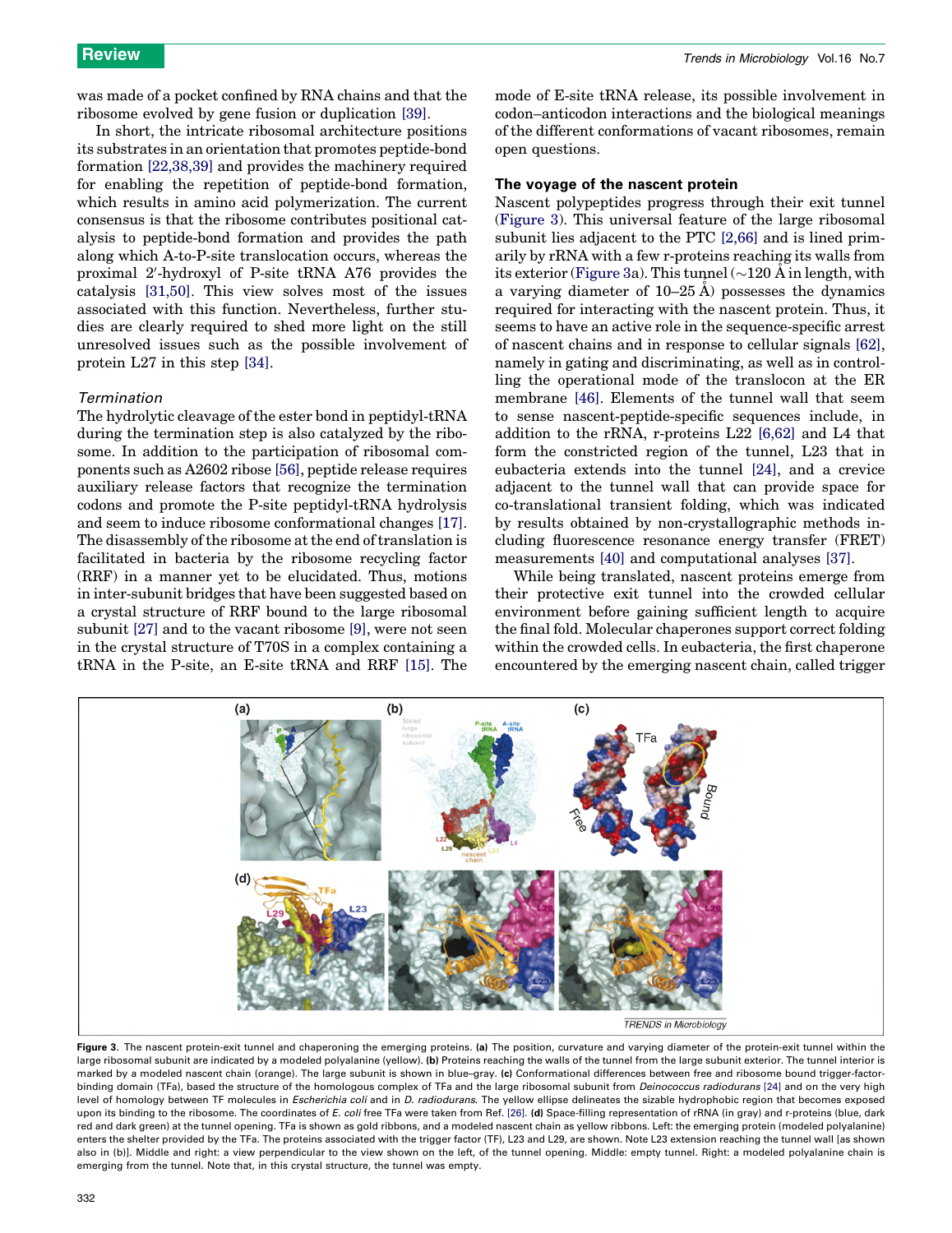<span id="page-8-0"></span>factor (TF), binds to the translating ribosome at  $\sim$ 1:1 stoichiometry by interacting with ribosomal proteins L23 and L29 [\[24–26\]](#page-9-0). Protein L23 belongs to the small group of ribosomal proteins that display significant evolutionary divergence. Whereas its globular domain is conserved [\[24\]](#page-9-0), only in eubacteria does it possess a sizable elongated loop, which extends from the ribosome exterior all the way into the tunnel walls [\(Figure 3\)](#page-7-0). At this position, the L23 extended loop can undergo allosteric conformational changes that, in turn, can modulate the shape of the tunnel, which implies trafficking of the nascent protein [\[24,25\]](#page-9-0). Modeling of full-length TF and the signal-recognition particle (SRP) onto the TFa–50S complex indicates simultaneous cohabitation [\[25\]](#page-9-0) in a manner that, presumably, enables screening for hydrophobic signal sequences on the emerging nascent chains [\[74\]](#page-10-0). Hence, interplay between TF, SRP and the trafficked nascent chain while progressing through the tunnel is plausible.

Based on the structure of unbound TF from Escherichia coli [9], the homology between TF from E. coli and D. radiodurans, and analyses of crystal structures of physiologically meaningful complexes of D50S with a TF-binding domain (called TFa) from the same source [\[24,25\]](#page-9-0), it was found that TFa undergoes conformational rearrangements that expose a sizable hydrophobic region ([Figure 3](#page-7-0)), thus acquiring a configuration that is suitable for adherence to hydrophobic patches on the nascent chain. Consistent with dynamic studies [\[40\],](#page-9-0) it seems that TFa prevents the aggregation of the emerging nascent chain by providing a hydrophobic surface that can transiently mask exposed hydrophobic regions of the elongating polypeptide chains until they become buried in the interior of the mature protein.

#### Antibiotics targeting ribosomes

Despite ribosome conservation ([Box 1](#page-2-0)) many of antibiotics that target ribosomes are clinically relevant (reviewed in Refs [\[55–64\]\)](#page-9-0) [\(Box 2](#page-2-0)). Unsuccessful attempts have been made to crystallize ribosomes from pathogenic organisms, but structural information from the crystallizable eubacterial ribosome has shown to be relevant for determining antibiotic targets of pathogens. Alongside rationalizing many genetic, biochemical and medical observations, the available structures have revealed unexpected inhibitory modes. An example is the exploitation of the inherent flexibility of ribosomes for antibiotic synergism [\[55\].](#page-9-0) Similarly, ribosome mobility is used for triggering an inducedfit mechanism by remote interactions that reshape the antibiotic-binding pocket [\[69\]](#page-10-0). These motions mean that an antibiotic family that binds to conserved functional regions, and so are not expected to be clinically relevant, are in fact therapeutically useful.

The previously described and the more recent [\[75–78\]](#page-10-0) structures have also helped to identify factors that discriminate between pathogenic bacteria and non-pathogenic eukaryotes, which are of crucial clinical importance because most ribosomal antibiotics target highly conserved functional sites. Thus, comparisons between the antibiotic-binding sites in ribosomes from eubacteria (e.g. from D. Radiodurans) and those from the archaeon H. marismortui, which shares properties with eukaryotes, highlighted the distinction between binding and inhibitory activity. Specifically, this comparison indicated that the identity of a single nucleotide determines antibiotic binding, whereas proximal stereochemistry governs the antibiotic orientation within the binding pocket [\[55,57\]](#page-9-0) and, consequently, its therapeutic effectiveness. This is in accord with recent mutagenesis studies showing that mutation from guanine to adenine in rRNA at the position equivalent to E. coli A2058 does not confer erythromycin sensitivity in Saccharomyces cerevisiae [\[64\]](#page-9-0).

#### Concluding remarks and future perspectives

The high-resolution structures have shown that all ribosomal tasks are governed by the ribosome architecture and have stimulated an unpredictable expansion of ribosome research, resulting in new insights into the translation process. Among the new, less expected, findings are the intricate mode of decoding, the mobility of most of the ribosomal functional features, the symmetrical region, the dynamic properties of the ribosomal tunnel and its interactions with the progressing nascent chains, the possible signaling between the ribosome and cellular components, and the way the TF prevents misfolding. In addition, unique structural tools for improving antibiotic targets are now available and key issues associated with the structural bases involved in antibiotic resistance, synergism and selectivity can now be addressed. However, despite the extensive research and the immense progress, several key issues are still unresolved, some of which are described here. Thus, it is clear that the future of ribosome research and its applicative aspects hold more scientific excitement.

#### Acknowledgements

We thank all members of the ribosome group at the Weizmann Institute for constant interest. Support was provided by the US National Institute of Health (GM34360) and the Kimmelman Center for Macromolecular Assemblies. A.Y. holds the Martin and Helen Kimmel Professorial Chair.

#### **References**

- 1 Yonath, A. et al. (1980) Crystallization of the large ribosomal subunit from B. stearothermophilus. Biochem. Int. 1, 428–435
- 2 Ban, N. et al. (2000) The complete atomic structure of the large ribosomal subunit at  $2.4 \text{ Å}$  resolution. Science 289, 905–920
- 3 Wimberly, B.T. et al. (2000) Structure of the 30S ribosomal subunit. Nature 407, 327–339
- 4 Schluenzen, F. et al. (2000) Structure of functionally activated small ribosomal subunit at 3.3 angstroms resolution. Cell 102, 615–623
- 5 Yusupov, M.M. et al. (2001) Crystal structure of the ribosome at  $5.5 \text{ Å}$ resolution. Science 292, 883–896
- 6 Yonath, A. (2005) Ribosomal crystallography: peptide bond formation, chaperone assistance and antibiotics activity. Mol. Cells 20, 1–16
- 7 Ogle, J.M. and Ramakrishnan, V. (2005) Structural insights into translational fidelity. Annu. Rev. Biochem. 74, 129–177
- 8 Moore, P.B. and Steitz, T.A. (2005) The ribosome revealed. Trends Biochem. Sci. 30, 281–283
- 9 Schuwirth, B.S. et al. (2005) Structures of the bacterial ribosome at 3.5 Å resolution. Science 310, 827-834
- 10 Selmer, M. et al. (2006) Structure of the 70S ribosome complexed with mRNA and tRNA. Science 313, 1935–1942
- 11 Korostelev, A. et al. (2006) Crystal structure of a 70S ribosome–tRNA complex reveals functional interactions and rearrangements. Cell 126, 1065–1077
- 12 Yusupova, G. et al. (2006) Structural basis for messenger RNA movement on the ribosome. Nature 444, 391–394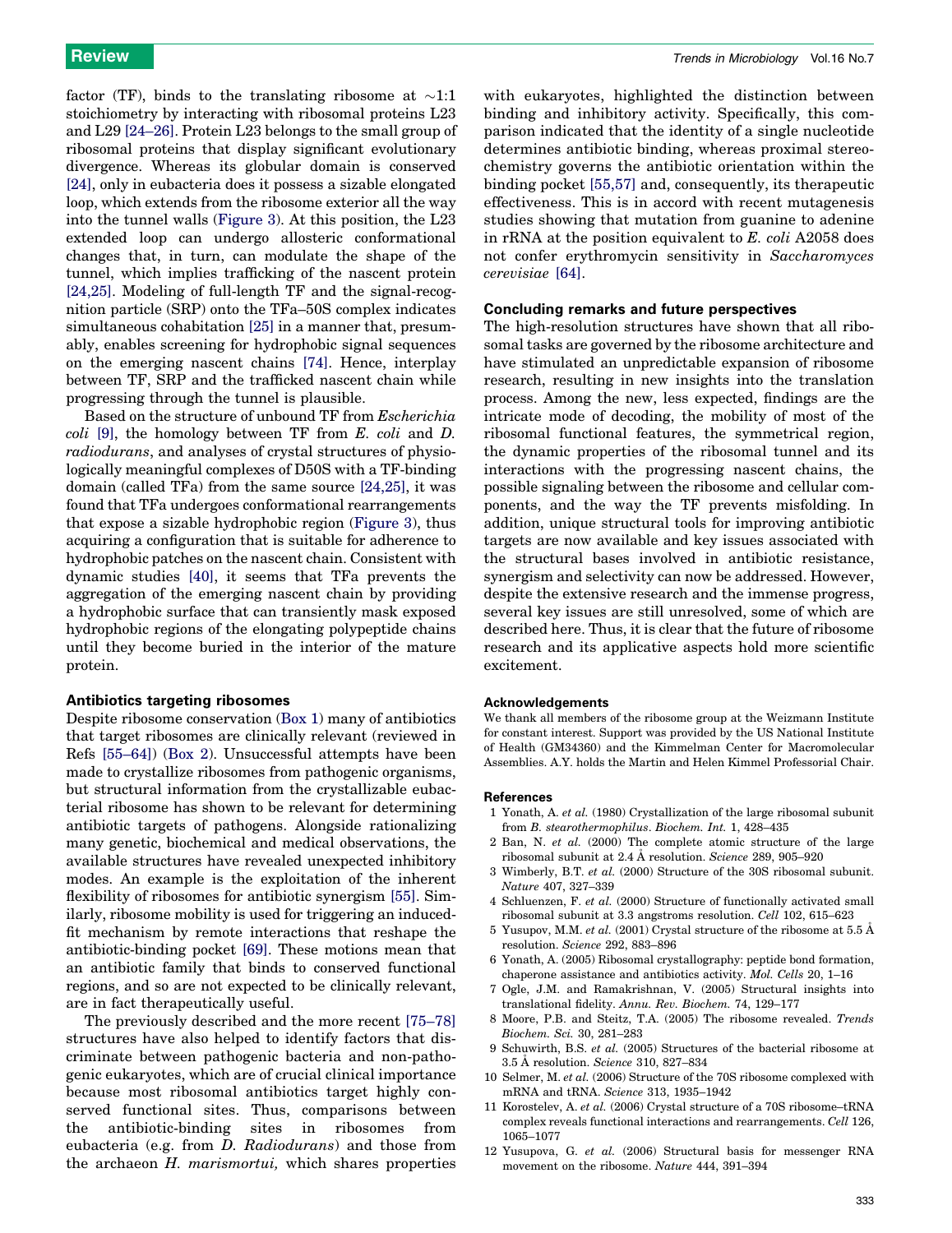- <span id="page-9-0"></span>13 Jenner, L. et al. (2007) Messenger RNA conformations in the ribosomal E site revealed by X-ray crystallography. EMBO Rep. 8, 846–850
- 14 Jenner, L. et al. (2005) Translational operator of mRNA on the ribosome: how repressor proteins exclude ribosome binding. Science 308, 120–123
- 15 Weixlbaumer, A. et al. (2007) Crystal structure of the ribosome recycling factor bound to the ribosome. Nat. Struct. Mol. Biol. 14, 733–737
- 16 Pai, R.D. et al. (2008) Structural insights into ribosome recycling factor interactions with the 70S ribosome. J. Mol. Biol. 376, 1334–1347
- 17 Petry, S. et al. (2005) Crystal structures of the ribosome in complex with release factors RF1 and RF2 bound to a cognate stop codon. Cell 123, 1255–1266
- 18 Kaminishi, T. et al. (2007) A snapshot of the 30S ribosomal subunit capturing mRNA via the Shine-Dalgarno interaction. Structure 15, 289–297
- 19 Dunham, C.M. et al. (2007) Structures of tRNAs with an expanded anticodon loop in the decoding center of the 30S ribosomal subunit. RNA 13, 817–823
- 20 Weixlbaumer, A. et al. (2007) Mechanism for expanding the decoding capacity of transfer RNAs by modification of uridines. Nat. Struct. Mol. Biol. 14, 498–502
- 21 Nissen, P. et al. (2000) The structural basis of ribosome activity in peptide bond synthesis. Science 289, 920–930
- 22 Bashan, A. et al. (2003) Structural basis of the ribosomal machinery for peptide bond formation, translocation, and nascent chain progression. Mol. Cell 11, 91–102
- 23 Schmeing, T.M. et al. (2005) An induced-fit mechanism to promote peptide bond formation and exclude hydrolysis of peptidyl-tRNA. Nature 438, 520–524
- 24 Baram, D. et al. (2005) Structure of trigger factor binding domain in biologically homologous complex with eubacterial ribosome reveals its chaperone action. Proc. Natl. Acad. Sci. U. S. A. 102, 12017–12022
- 25 Schlünzen, F. et al. (2005) The binding mode of the trigger factor on the ribosome: implications for protein folding and SRP interaction. Structure 13, 1685–1694
- 26 Ferbitz, L. et al. (2004) Trigger factor in complex with the ribosome forms a molecular cradle for nascent proteins. Nature 431, 590–596
- 27 Wilson, D.N. et al. (2005) X-ray crystallography study on ribosome recycling: the mechanism of binding and action of RRF on the 50S ribosomal subunit. EMBO J. 24, 251–260
- 28 Gregory, S.T. et al. (2005) Mutational analysis of 16S and 23S rRNA genes of Thermus thermophilus. J. Bacteriol. 187, 4804–4812
- 29 Bayfield, M.A. et al. (2001) A conformational change in the ribosomal peptidyl transferase center upon active/inactive transition. Proc. Natl. Acad. Sci. U. S. A. 98, 10096–10101
- 30 Xiong, L. et al. (2001) pKa of adenine 2451 in the ribosomal peptidyl transferase center remains elusive. RNA 7, 1365–1369
- 31 Weinger, J.S. et al. (2004) Substrate-assisted catalysis of peptide bond formation by the ribosome. Nat. Struct. Mol. Biol. 11, 1101–1106
- 32 Youngman, E.M. et al. (2004) The active site of the ribosome is composed of two layers of conserved nucleotides with distinct roles in peptide bond formation and peptide release. Cell 117, 589–599
- 33 Diaconu, M. et al. (2005) Structural basis for the function of the ribosomal L7/12 stalk in factor binding and GTPase activation. Cell 121, 991–1004
- 34 Maguire, B.A. et al. (2005) A protein component at the heart of an RNA machine: the importance of protein l27 for the function of the bacterial ribosome. Mol. Cell 20, 427–435
- 35 Beringer, M. et al. (2005) Essential mechanisms in the catalysis of peptide bond formation on the ribosome. J. Biol. Chem. 280, 36065– 36072
- 36 Sharma, P.K. et al. (2005) What are the roles of substrate-assisted catalysis and proximity effects in peptide bond formation by the ribosome? Biochemistry 44, 11307–11314
- 37 Ziv, G. et al. (2005) Ribosome exit tunnel can entropically stabilize  $\alpha$ helices. Proc. Natl. Acad. Sci. U. S. A. 102, 18956–18961
- 38 Agmon, I. et al. (2005) Symmetry at the active site of the ribosome: structural and functional implications. Biol. Chem. 386, 833–844
- 39 Agmon, I. et al. (2006) On ribosome conservation and evolution. Isr. J. Ecol. Evol. 52, 359–379
- 40 Kaiser, C.M. et al. (2006) Real-time observation of trigger factor function on translating ribosomes. Nature 444, 455–460
- 41 Trobro, S. and Aqvist, J. (2006) Analysis of predictions for the catalytic mechanism of ribosomal peptidyl transfer. Biochemistry 45, 7049–7056
- 42 Bieling, P. et al. (2006) Peptide bond formation does not involve acidbase catalysis by ribosomal residues. Nat. Struct. Mol. Biol. 13, 423– 428
- 43 Brunelle, J.L. et al. (2006) The interaction between C75 of tRNA and the A loop of the ribosome stimulates peptidyl transferase activity. RNA 12, 33–39
- 44 Sato, N.S. et al. (2006) Comprehensive genetic selection revealed essential bases in the peptidyl-transferase center. Proc. Natl. Acad. Sci. U. S. A. 103, 15386–15391
- 45 Gindulyte, A. et al. (2006) The transition state for formation of the peptide bond in the ribosome. Proc. Natl. Acad. Sci. U. S. A. 103, 13327–13332
- 46 Woolhead, C.A. et al. (2006) Translation arrest requires two-way communication between a nascent polypeptide and the ribosome. Mol. Cell 22, 587–598
- 47 Uemura, S. et al. (2007) Peptide bond formation destabilizes Shine-Dalgarno interaction on the ribosome. Nature 446, 454–457
- 48 Helgstrand, M. et al. (2007) The ribosomal stalk binds to translation factors IF2, EF-Tu, EF-G and RF3 via a conserved region of the L12 Cterminal domain. J. Mol. Biol. 365, 468–479
- 49 Rodnina, M.V. et al. (2007) How ribosomes make peptide bonds. Trends Biochem. Sci. 32, 20–26
- 50 Weinger, J.S. and Strobel, S.A. (2007) Exploring the mechanism of protein synthesis with modified substrates and novel intermediate mimics. Blood Cells Mol. Dis. 38, 110–116
- 51 Hobbie, S.N. et al. (2007) Engineering the rRNA decoding site of eukaryotic cytosolic ribosomes in bacteria. Nucleic Acids Res. 35, 6086–6093
- 52 Youngman, E.M. et al. (2007) Stop codon recognition by release factors induces structural rearrangement of the ribosomal decoding center that is productive for peptide release. Mol. Cell 28, 533–543
- 53 Cho, P.F. et al. (2005) A new paradigm for translational control: inhibition via  $5'-3'$  mRNA tethering by Bicoid and the eIF4E cognate 4EHP. Cell 121, 411–423
- 54 Andersen, C.B. et al. (2006) Structure of eEF3 and the mechanism of transfer RNA release from the E-site. Nature 443, 663–668
- 55 Yonath, A. and Bashan, A. (2004) Ribosomal crystallography: initiation, peptide bond formation, and amino acid polymerization are hampered by antibiotics. Annu. Rev. Microbiol. 58, 233–251
- 56 Polacek, N. and Mankin, A.S. (2005) The ribosomal peptidyl transferase center: structure, function, evolution, inhibition. Crit. Rev. Biochem. Mol. Biol. 40, 285–311
- 57 Yonath, A. (2005) Antibiotics targeting ribosomes: resistance, selectivity, synergism, and cellular regulation. Annu. Rev. Biochem. 74, 649–679
- 58 Tenson, T. and Mankin, A. (2006) Antibiotics and the ribosome. Mol. Microbiol. 59, 1664–1677
- 59 Bottger, E.C. (2007) Antimicrobial agents targeting the ribosome: the issue of selectivity and toxicity – lessons to be learned. Cell. Mol. Life Sci. 64, 791–795
- 60 Schluenzen, F. et al. (2006) The antibiotic kasugamycin mimics mRNA nucleotides to destabilize tRNA binding and inhibit canonical translation initiation. Nat. Struct. Mol. Biol. 13, 871–878
- 61 Hobbie, S.N. et al. (2008) Mitochondrial deafness alleles confer misreading of the genetic code. Proc. Natl. Acad. Sci. U. S. A. 105, 3244–3249
- 62 Berisio, R. et al. (2003) Structural insight into the role of the ribosomal tunnel in cellular regulation. Nat. Struct. Biol. 10, 366-370
- 63 Tu, D. et al. (2005) Structures of MLSBK antibiotics bound to mutated large ribosomal subunits provide a structural explanation for resistance. Cell 121, 257–270
- 64 Bommakanti, A.S. et al. (2008) Mutation from guanine to adenine in 25S rRNA at the position equivalent to E. coli A2058 does not confer erythromycin sensitivity in Sacchromyces cerevisae. RNA 14, 460–464
- 65 Frank, J. et al. (2005) The role of tRNA as a molecular spring in decoding, accommodation, and peptidyl transfer. FEBS Lett. 579, 959–962
- 66 Harms, J. et al. (2001) High resolution structure of the large ribosomal subunit from a mesophilic eubacterium. Cell 107, 679–688
- 67 Konevega, A.L. et al. (2007) Spontaneous reverse movement of mRNAbound tRNA through the ribosome. Nat. Struct. Mol. Biol. 14, 318–324